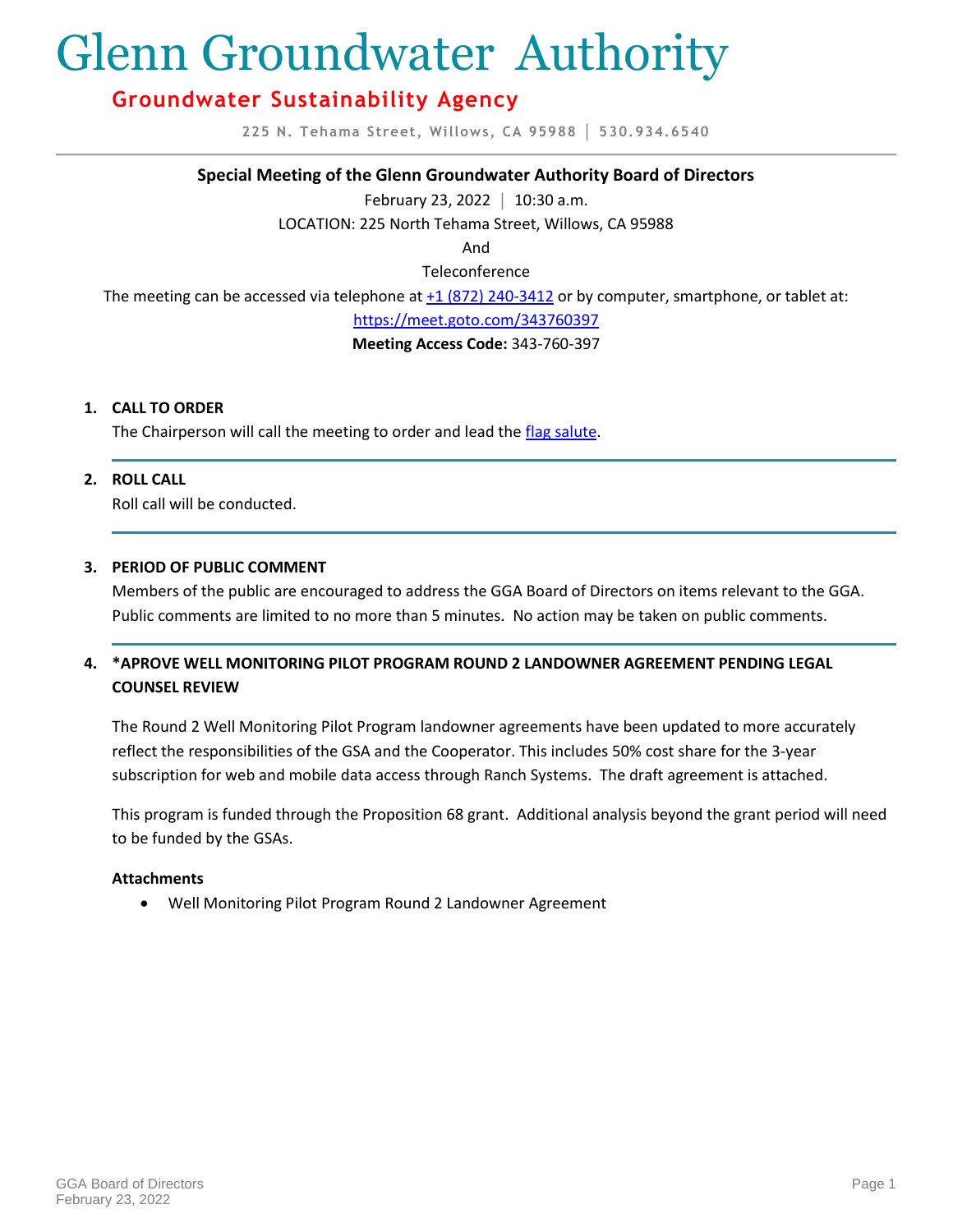### **AGREEMENT FOR WELL MONITORING PROGRAM**

| This agreement ("Agreement") is made as of | , by and between                     |
|--------------------------------------------|--------------------------------------|
|                                            | ("Cooperator"), having an address of |

and the Glenn Groundwater Authority Groundwater Sustainability Agency ("GSA"), having an address of 225 North Tehama Street, Willows CA 95988.

\_\_\_\_\_\_\_\_\_\_\_\_\_\_\_\_\_\_\_\_\_\_\_\_\_\_\_\_\_\_\_\_\_\_\_\_\_\_\_\_\_\_\_\_\_\_\_\_\_\_\_\_\_\_\_\_\_\_\_\_\_\_\_\_\_\_\_\_\_\_\_\_\_\_\_\_\_\_\_\_\_\_ ,

#### **BACKGROUND**

The GSA is implementing an incentive-based pilot program to work with growers and landowners to continuously monitor groundwater use and water levels at participating wells ("Well Monitoring Program"). This voluntary, non-regulatory program is intended to support the GSA in gathering information regarding groundwater use in the Colusa Subbasin while providing participants with nearreal time access to information on well production and groundwater levels at their wells to support irrigation management. This program is being funded through a Proposition 68 Sustainable Groundwater Management grant (the "Grant Agreement") from the California Department of Water Resources (the "State"). Under the terms of this Agreement, the GSA will cover the primary costs of monitoring well production and groundwater levels, including the cost of a new or upgraded flow meter (as needed) and pressure transducerlevel sensor, a datalogger, a solar panel, and a cellular modem. The GSA will also cover 50% of the cost of a 3-year subscription to web and mobile access for the data gathered. The Cooperator will be responsible for equipment installation and maintenance, as well as 50% of the cost of a 3-year subscription for web and mobile data access (full payment at the beginning of the program)the monthly cellular modem data costs. Program participation may be extended beyond three years, as mutually agreed by the Cooperator and the GSA.

### **TERMS AND CONDITIONS**

Cooperator and the GSA agree to the following terms and conditions:

1. Term of Agreement

This Agreement will commence on the date last signed below (the "Commencement Date") and will expire on December 31, 20243 (the "Expiration Date"). Upon such expiration, the parties will have no further rights or obligations under this Agreement, except as specifically provided in this Agreement.

- 2. Well Monitoring Program Provision Requirements
	- a. Site Preparation. The Cooperator will provide an access tube for the-**pressure** transducer level sensor in the well casing, as needed, as well as an appropriate site for the flow meter and the solar panel.
	- b. Equipment Specifications. The GSA agrees to provide the Cooperator with McCrometer or SeaMetrics flow meter, or other flow meter as approved by the GSA. The GSA agrees to provide the Cooperator with a datalogger, solar panel, and telemetry sourced by Ranch Systems.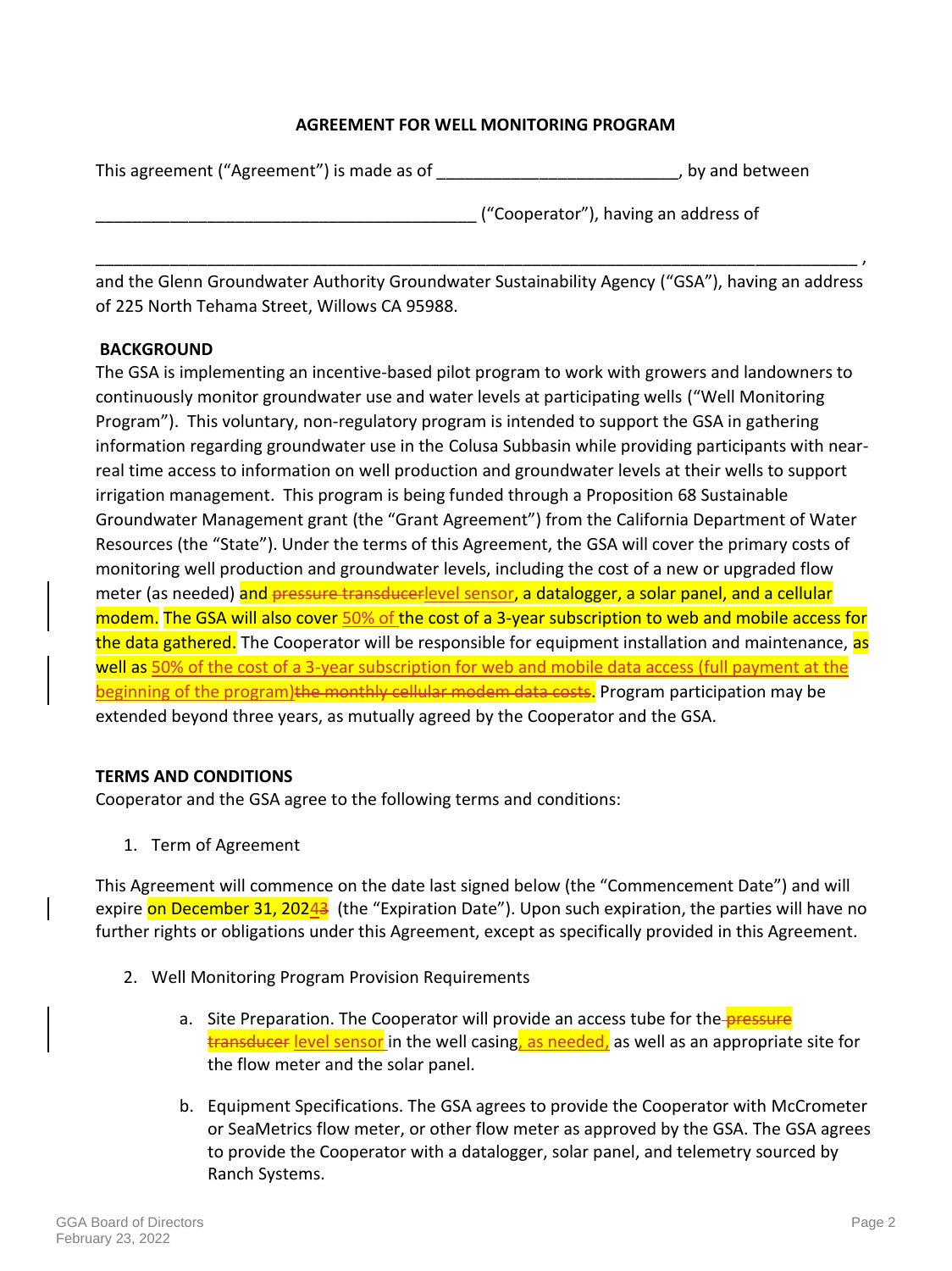- c. Equipment Installation. The Cooperator agrees to install the provided flow meter, pressure transducerlevel sensor, and telemetry equipment (including, but not limited to the data logger, solar panel, and cellular modem) and begin data collection within 30 days of receiving the equipment. If upgrades are being made to existing flow meters or transducerssensors, the Cooperator agrees to complete upgrades and commence data collection no later than 30 days after receiving the telemetry equipment. The Cooperator agrees to install all equipment in compliance with manufacturer specification.
- d. Cooperator Responsibilities Equipment and Data. The Cooperator agrees to maintain the equipment in good, working order. In the event of a device failure, the Cooperator agrees to notify the GSA and manually report their pumping data. Pumping data must be reported as monthly volume from the flow meter totalizer. If the flow meter totalizer fails, pumping data must be reported as monthly hours of pumping. Manual data must be reported using the form in Exhibit A and submitted via email, mail, or fax to the GSA. The Cooperator is responsible for maintaining the data record until the GSA has confirmed that they have received the data automatically following any corrective actions required.
- e. Responsibilities Telemetry. The GSA and the Cooperator agree to each pay 50% of the cost for a 3-year subscription for web and mobile access to Ranch Systems agrees to provide the cellular modem that will be integrated by Ranch Systems. The Cooperator agrees to pay the monthly cellular modem costs throughout the duration of the Agreement. Full payment is due at the beginning of the program.
- 3. Access to Property, Duty of Care

Cooperator hereby irrevocably grants the GSA and its employees, funders, guests, invitees, subcontractors, agents and assigns permission to enter the Property to inspect wells, verify installation, and collect manual measurements as needed on the Property until the Expiration Date. The GSA or its representative will provide Cooperator with at least 24 hours' notice prior to entering the Property unless Cooperator agrees to a shorter notice period. Notice under this section may be provided verbally or in writing, including by text, email or fax.

During the term of this Agreement, Cooperator and the GSA agree that: (a) the GSA and its employees, funders, guests, invitees, subcontractors, agents and assigns will coordinate their activities with Cooperator in order not to unreasonably disturb ongoing maintenance operations and other farm activities on the Property or on Cooperator's adjacent property, if applicable; (b) Cooperator will comply with all federal, state, and local laws and regulations and any contractual obligations relating to the use of the Property; and (c) Cooperator will take, use, provide and make proper, necessary and sufficient precautions, safeguards and protections against the occurrence of any accidents, injuries or damages to any person or the Property.

4. Payment Terms; Termination

If the terms of this Agreement have been met and there has been no material breach of this Agreement by Cooperator, the GSA fund the cost of purchasing or upgrading the flow meter (up to \$2,500) and pressure transducer level sensor. The GSA will also fund the cost of the telemetry installation (including datalogger, solar panel, and cellular modem). The GSA and Cooperator will each pay 50% of and the cost of Ranch Systems web and mobile data access for three years. No payments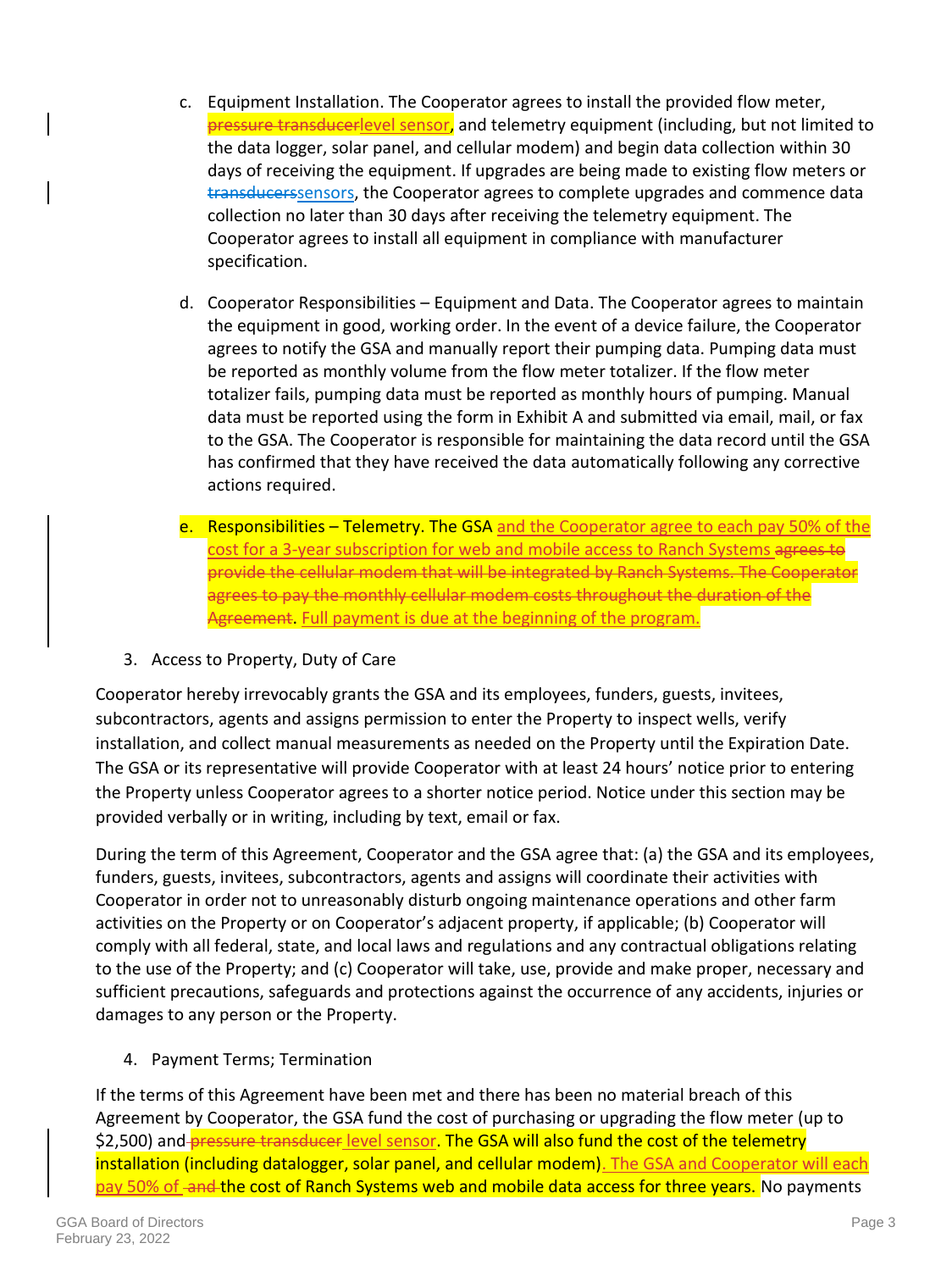will be made by the GSA to the Cooperator. The GSA will not cover costs for labor for installation, repair, or data collection. If the Cooperator breaches in any material respect any of the terms of this Agreement, then the GSA may terminate this Agreement and, upon such termination, neither party will have any further obligation or liability to one another under this Agreement, except as provided in Sections 7, 8, 9 and 14.

5. Force Majeure

The failure of either party to perform any obligation otherwise due solely as a result of (a) governmental action, laws, orders, regulations, directions or requests, or (b) as a result of events, such as war, acts of public enemies, strikes or other labor disturbances, fires, floods, acts of God or any causes of like kind beyond the reasonable control of such party (collectively referred to as "Force Majeure"), is excused for so long as such Force Majeure exists or until the parties agree to terminate this Agreement.

6. Property Management and Notification of Changes in Operation, Lease or Ownership

During the term of this Agreement, Cooperator and Cooperator's representatives and assigns (including all subcontractors and lessees) will manage the Property in accordance with this Agreement and so as not to disturb the nature of this project.

Cooperator intends to maintain title or a valid leasehold interest in the Property for the duration of the Agreement and will promptly notify the GSA of any planned or pending changes in operation, lease or ownership of the Property.

No exercise of the rights granted herein will give rise to any claim of title to the Property on the part of the GSA or parties claiming through or under them. This Agreement and the rights granted herein may not be assigned, in whole or in part, by Cooperator without the written consent of the GSA.

7. Cooperator's Representations and Warranties

Cooperator represents and warrants that: (a) it has the power and authority to enter into this Agreement and to perform the actions contemplated hereunder, (b) it has obtained all consents necessary for its participation in the Well Monitoring Program and its performance of the terms of this Agreement (including without limitation the consents of any landowners and any persons with other rights with respect to the Property) (such consents, the "Consents"), (c) it has provided the GSA with a written description of all Consents, and (d) no other agreements or obligations concerning the Property interfere with Cooperator's right or ability to perform its obligations hereunder or will be violated by Cooperator's performance of such obligations. Cooperator further represents and warrants that Cooperator has conducted its own review of its participation in the Well Monitoring Program and its taking of or omission of actions required by or related to this Agreement, that, except as expressly provided in this Agreement, neither the GSA nor any person affiliated with or otherwise on behalf of the GSA is making or has made any representation or warranty, written or oral, with respect to the Well Monitoring Program or otherwise, and that Cooperator has not relied and will not rely on any such representation or warranty or any omissions by any such persons whether made on, before or after the date hereof, except as expressly set forth in this Agreement.

Without limiting the foregoing, if the Property is owned by any person (the "Landowner") other than Cooperator, then Cooperator represents and warrants that Cooperator has the right to execute and perform this Agreement with respect to the Property, without the consent of the Landowner (except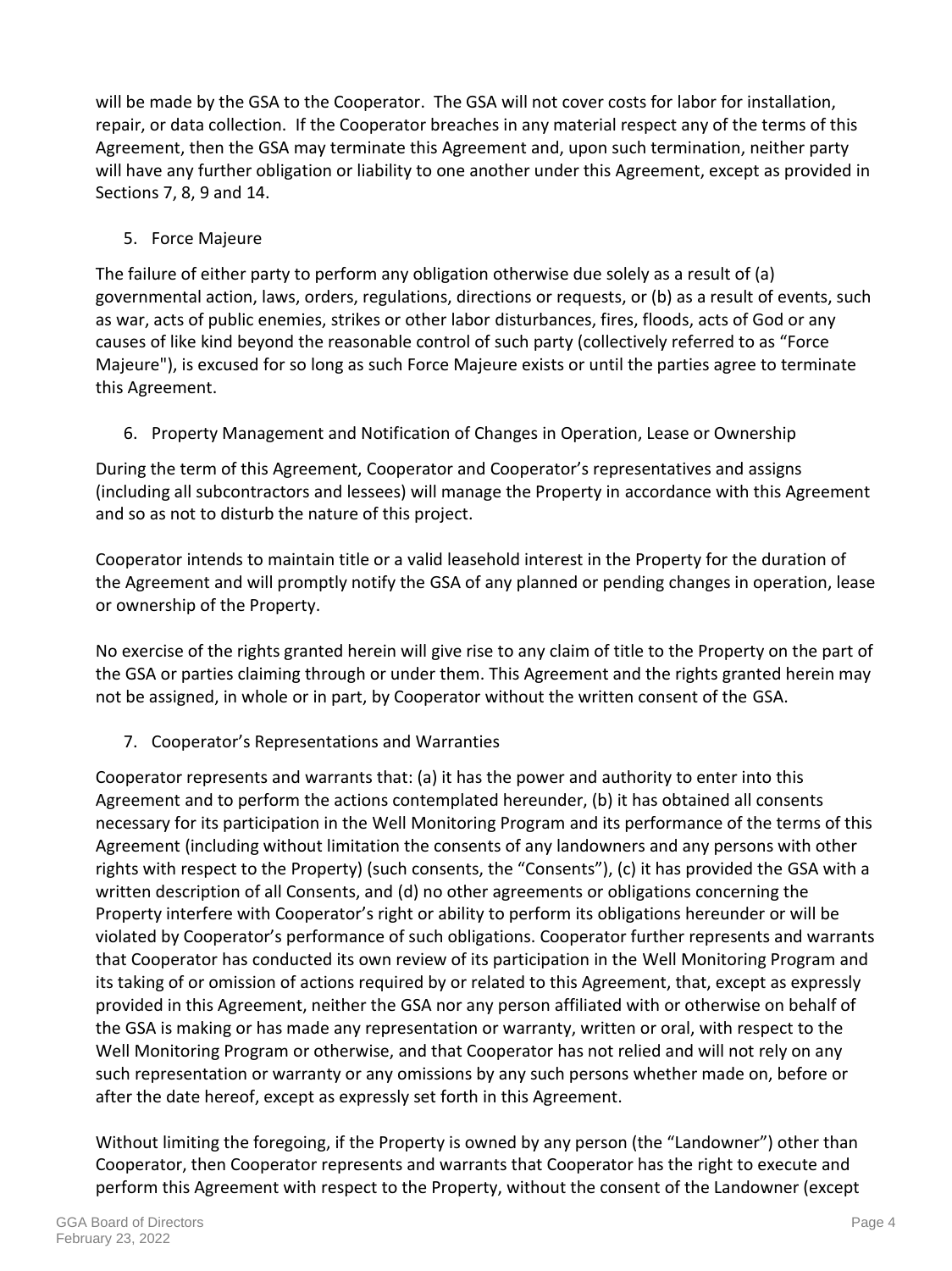for any consent as Cooperator may already have obtained and which is irrevocable with respect to Cooperator's participation in the Well Monitoring Program), and that the Landowner will not have any rights against the GSA in respect of Cooperator's performance under or in any way related to this Agreement and Cooperator's participation in the Well Monitoring Program. At the request of the GSA, Cooperator will arrange for a meeting of the GSA with the Landowner.

This Section 7 will survive the termination or expiration of this Agreement or any part thereof.

8. Indemnification

Cooperator assumes the risk of any damage caused by its participation in the Well Monitoring Program. Cooperator will indemnify, defend and hold harmless the GSA, its affiliates and funders and their officers, directors, members, employees and agents from and against any and all claims, demands, causes of action, damages, judgments, losses, liabilities, costs and expenses (including reasonable attorney's fees) arising or resulting, directly or indirectly, from any negligent action or failure to act on the part of Cooperator or breach by Cooperator of any of its obligations, representations and warranties under this Agreement. The GSA will indemnify, defend and hold harmless Cooperator from any and all claims, demands, causes of action, damages, judgments, losses, liabilities, costs and expenses (including reasonable attorney's fees) arising or resulting, directly or indirectly, from any negligent action arising from the entry of the GSA's representatives on the Property or breach by the GSA of any of its obligations under this Agreement (provided that the foregoing shall not apply to any such claims or actions to the extent arising from the absence of any Consent). Notwithstanding the foregoing, in no event will any party be liable for consequential, incidental or special damages.

This Section 8 will survive the termination or expiration of this Agreement or any part thereof.

9. Notice

Except as provided for in this Agreement, or for such day-to-day communications or instructions as may be called for or reasonably anticipated in the description of the work to be done under this Agreement (none of which may, however, alter the terms of this Agreement), any notice, demand, request, consent, or approval of any kind that any party to this Agreement desires or is required to give to or make on another party under or in connection with this Agreement (a "Notice") will be in writing and will be served upon the party being addressed, at the most recent address which the addressed party has provided for such purposes under this Agreement. Notice pursuant to section 3 of this Agreement is exempted from these Notice requirements.

Each Notice will be given by at least one of the following means: (1) delivery in person, (2) certified U.S. mail, return receipt requested, postage prepaid, or (3) Federal Express or other reputable "overnight" delivery service, provided that next-business-day delivery is requested by the sender. Notices delivered in person will be deemed effective immediately upon delivery (or refusal of delivery or receipt). Notices sent by certified mail will be deemed given on the earlier to occur of: (1) the date of first attempted delivery; or (2) the third day after being deposited in the mail. Notices sent by Federal Express or other reputable "overnight" delivery service will be deemed given on the nextbusiness-day after being deposited with the delivery service. Either party may, from time to time, by written notice to the other, designate a different address, which will be substituted for the most current address previously provided for such purposes under this Agreement.

This Section 9 will survive the termination or expiration of this Agreement or any part thereof.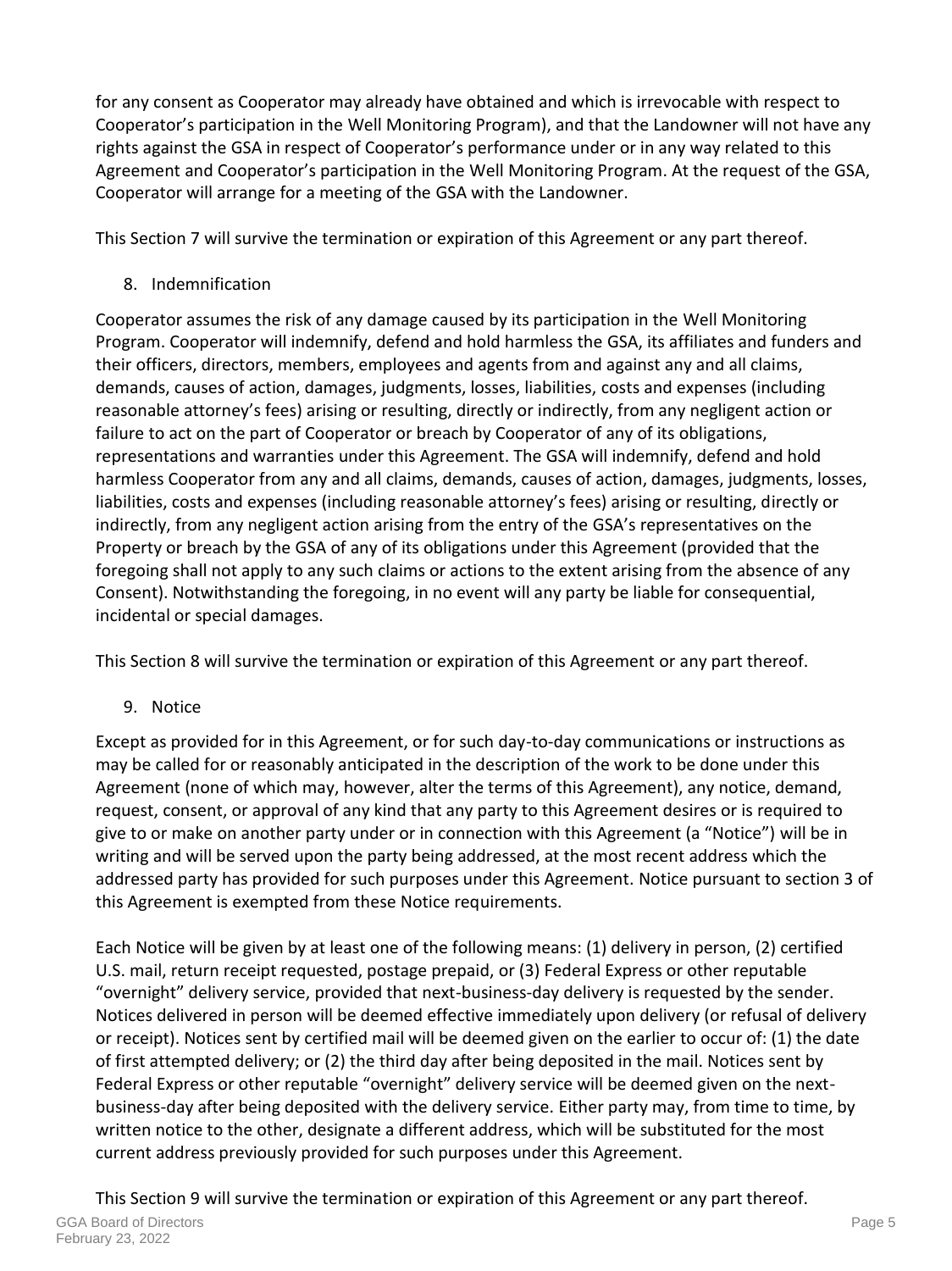## 10. Anti-Terrorist Certification

Cooperator agrees that it will use any funds received under this Agreement in compliance with all applicable antiterrorist financing and asset control laws, regulations, rules and executive orders, including but not limited to the USA Patriot Act of 2001 and Executive Order 13224.

## 11. Conflicts of Interest Disclosure

Cooperator certifies that the information it has provided on the "Conflict of Interest Disclosure Form" which is being provided to Cooperator by the GSA with respect to this Agreement (the "Disclosure Form") is true and correct to the best of Cooperator's knowledge. In the event that any material misrepresentation by Cooperator in such Disclosure Form is discovered during the term of this Agreement, the GSA may elect to declare this Agreement null and void and immediately terminate it.

## 12. State Regulations

This Agreement is further subject to the additional terms and conditions set forth in **Exhibit B** ("State Government Laws and Regulations").

## 13. Use of Data

The GSA will own all data collected and processed during the Well Monitoring Program and all data collected shall be made available to the State and shall be in the public domain. The data collected will be consolidated and made available publicly. Data will include identifying information including the location of each well and the name of the Cooperator associated with that well.

## 14. Miscellaneous

This Agreement will become binding when signed by the Cooperator and the GSA. This Agreement supersedes all prior or contemporaneous communications and negotiations, both oral and written, concerning the subject matter of this Agreement and constitutes the entire agreement between the GSA and Cooperator with respect to such matters. No amendment to this Agreement will be effective unless it is in writing and is signed by all of the parties hereto. This Agreement will be interpreted and construed under, and will be and governed by, the internal laws of the State of California, without regard to any choice of law rules. Time is of the essence in this Agreement. The terms and conditions of this Agreement are binding upon Cooperator and its successors and assigns. Each party will bear and pay its own expenses, including, in the case of the Cooperator, any costs of preparing the Property for or otherwise participating in the Well Monitoring Program.

Any and all exhibits, schedules, and addenda attached to and referred to in this Agreement are hereby incorporated into this Agreement as fully as if set out in their entirety herein, but in the event of any conflict between the terms of this main body of the Agreement and the terms of any exhibits, addenda, or other attachments to this Agreement, the terms of this main body of the Agreement will control. The provisions of this Agreement will survive the expiration or termination of this Agreement to the extent of any rights accrued or obligations incurred during such term, and Sections 7, 8, 9 and 14 and State's right to audit under the Audit Clause in **Exhibit B** shall survive any expiration or termination of this Agreement. If any provision of this Agreement is held to be invalid or unenforceable, the other provisions will not be affected thereby. This Agreement may be executed in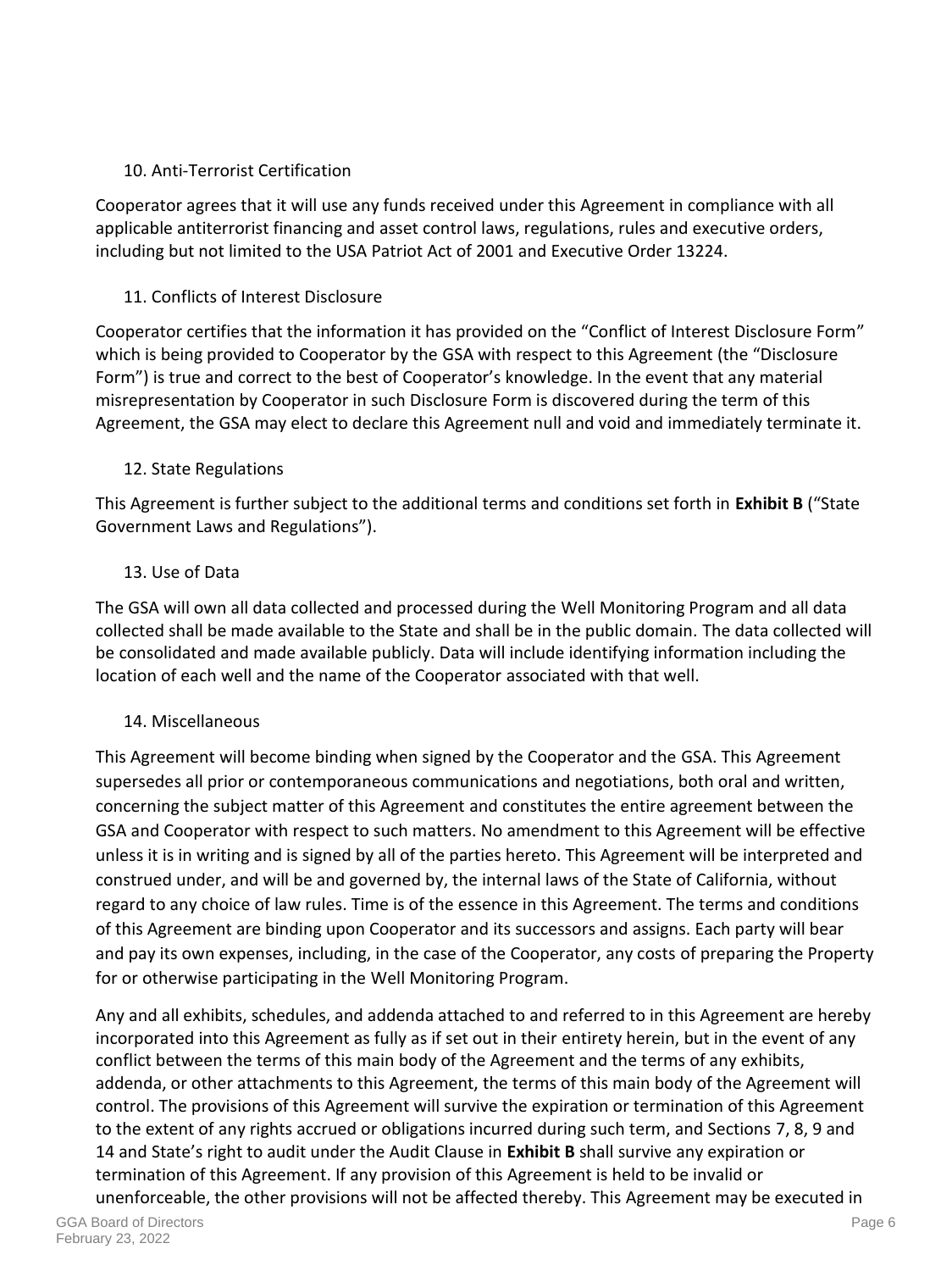several counterparts, and all counterparts so executed will constitute one Agreement which will be binding on all of the parties, notwithstanding that all of the parties are not signatory to the same counterpart. Electronic signatures, digital signatures, fax signatures, and scanned signatures are acceptable for this Agreement in compliance with the Uniform Electronic Transactions Act (UETA).

IN WITNESS WHEREOF, the parties hereto have caused this Agreement to be duly executed and delivered as of the date first above written.

| <b>COOPERATOR</b> | <b>GSA</b> |  |
|-------------------|------------|--|
|                   |            |  |
|                   |            |  |
|                   |            |  |
|                   |            |  |
| Attachments:      |            |  |

Exhibit A – Manual Data Collection Form Exhibit B – State Government Laws and Regulations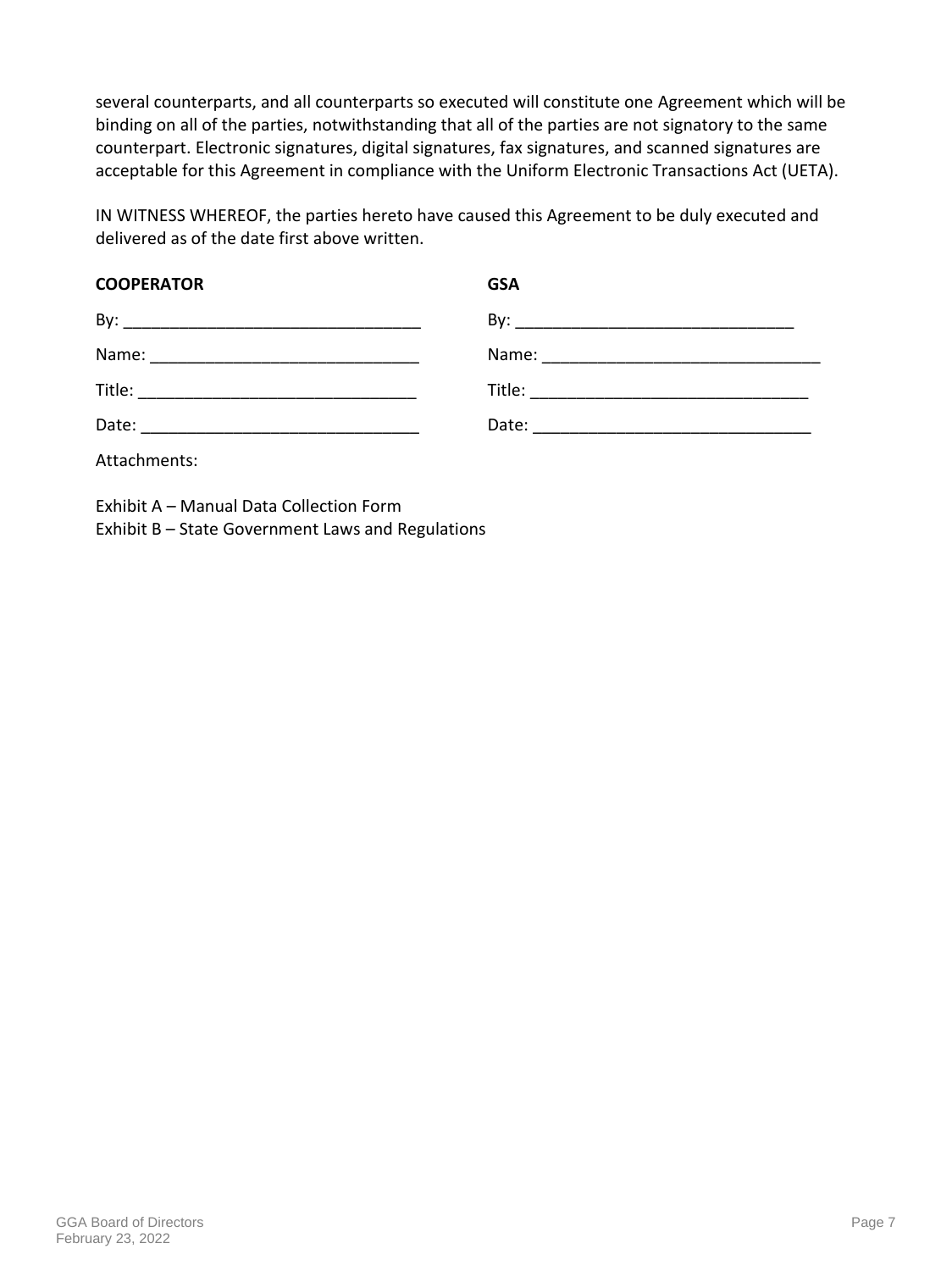## **Exhibit A Manual Data Reporting Form**

If there is an equipment failure during the period of this agreement, the Cooperator must manually collect well flow data and provide it to the GSA. Monthly flow totals must be recorded from the flow meter totalizer. If there is a failure of the flow meter totalizer, report the total number of hours of pumping for that month.

| Month/Year          | <b>Total Volume (or hours)</b> | <b>Date and Time Recorded</b> |
|---------------------|--------------------------------|-------------------------------|
| <b>April 20221</b>  |                                |                               |
| May 20224           |                                |                               |
| <b>June 20221</b>   |                                |                               |
| July 20221          |                                |                               |
| <b>August 20224</b> |                                |                               |
| September 20224     |                                |                               |
| October 20224       |                                |                               |
| November 20224      |                                |                               |
| December 20224      |                                |                               |
| January 20232       |                                |                               |
| February 20232      |                                |                               |
| <b>March 20232</b>  |                                |                               |
| <b>April 20232</b>  |                                |                               |
| May 20232           |                                |                               |
| <b>June 20232</b>   |                                |                               |
| July 20232          |                                |                               |
| <b>August 20232</b> |                                |                               |
| September 20232     |                                |                               |
| October 20232       |                                |                               |
| November 20232      |                                |                               |
| December 20232      |                                |                               |
| January 20243       |                                |                               |
| February 20243      |                                |                               |
| <b>March 20243</b>  |                                |                               |
| <b>April 20243</b>  |                                |                               |
| <b>May 20243</b>    |                                |                               |
| June 20243          |                                |                               |
| <b>July 20243</b>   |                                |                               |
| <b>August 20243</b> |                                |                               |
| September 20243     |                                |                               |
| October 20243       |                                |                               |
| November 20243      |                                |                               |
| December 20243      |                                |                               |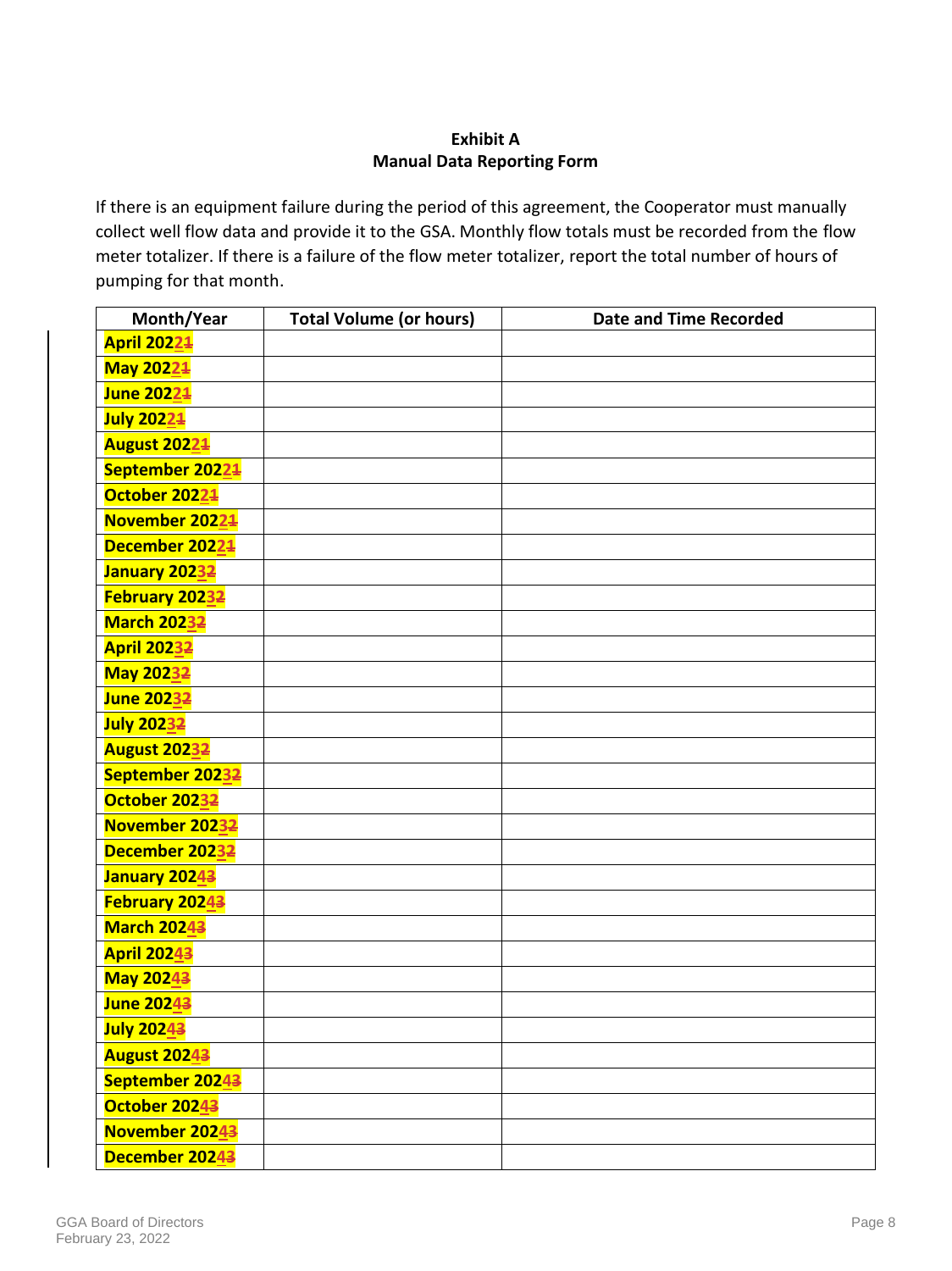## **Exhibit B State Government Laws and Regulations**

## **Accounting**

During the performance of this Agreement, Cooperator and its subcontractors shall maintain books, records, and other documents pertinent to their work under this Agreement in accordance with generally accepted accounting principles and practices. Records are subject to inspection by the State of California at any time.

## **Acknowledgment of Credit and Signage**

Cooperator shall appropriately acknowledge the State for its support when promoting the Project.

## **Audit Clause**

Cooperator agrees that all parties to the Agreement, the State of California, the State Department of General Services, the Bureau of State Audits, or their designated representative(s), shall have the right to review and to copy any records and supporting documentation pertaining to the performance of this Agreement. Cooperator agrees to maintain such records for possible audit for a minimum of three (3) years from the final payment made under the Grant Agreement, unless a longer period of records retention is stipulated elsewhere in this Agreement. Cooperator agrees to allow the auditor(s) access to such records during normal business hours and to allow interviews of any employees who might reasonably have information related to such records. Further, Cooperator agrees to include a similar right of the State and all parties to the Agreement to audit records and interview of staff in any further subcontract made under this Agreement. (Government Code Section 8546.7, Public Contract Code Section 10115 et seq., California Code of Regulations Title 2, Section 1896.60 et seq.)

## **Drug-Free Workplace Requirements**

By signing this Agreement, Cooperator hereby certifies under penalty of perjury under the laws of the State of California that Cooperator will comply with the requirements of the Drug-Free Workplace Act of 1990 (Government Code Section 8350 et seq.) and will provide a drug-free workplace by taking the following actions:

- 1. Publish a statement notifying employees that unlawful manufacture, distribution, dispensation, possession or use of a controlled substance is prohibited and specifying actions to be taken against employees for violations.
- 2. Establish a Drug-Free Awareness Program to inform employees about:
	- a. The dangers of drug abuse in the workplace;
	- b. The person's or organization's policy of maintaining a drug-free workplace;
	- c. Any available counseling, rehabilitation and employee assistance programs; and
	- d. Penalties that may be imposed upon employees for drug abuse violations.
- 3. Provide that every employee who works on this Agreement:
	- a. Will receive a copy of the company's drug-free policy statement; and,
	- b. Will agree to abide by the terms of the company's statement as a condition of employment on this Agreement.

Failure to comply with these requirements may result in suspension of payments under this Agreement or termination of this Agreement, or both, and Cooperator may be ineligible for award of any future State agreements if the State determines that any of the following has occurred: (1) Cooperator has made false certification, or (2) Cooperator has violated the certification by failing to carry out the requirements as noted above.